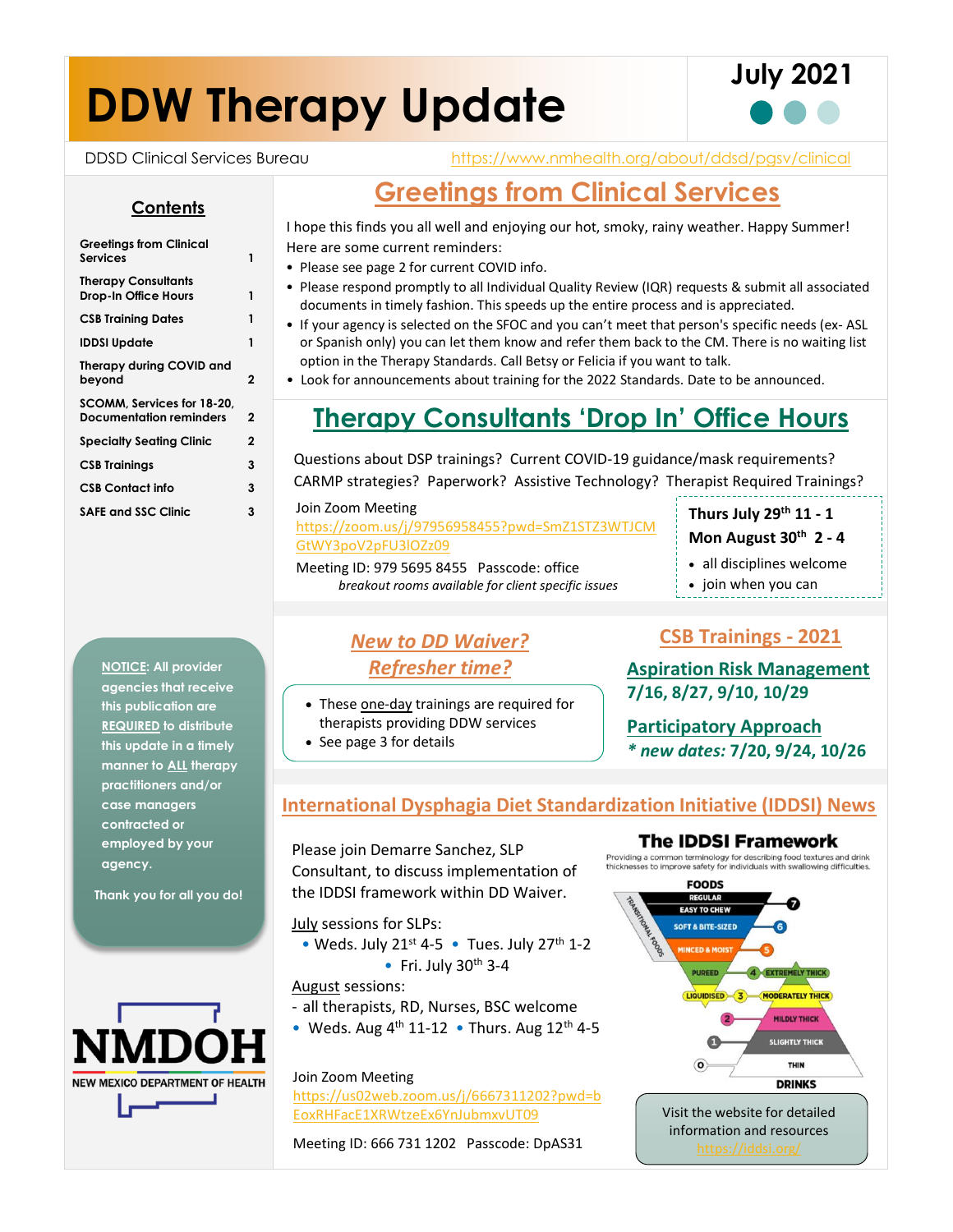### **Therapy Services During COVID-19 -** *and beyond*

- Current DDSD guidance (7/1/21) states that both telehealth/remote and in person services are appropriate at this time in accordance with DD Waiver Standards and Appendix K allowances (which extend for at least six months after the end of the public health emergency). Remember, COVID-Safe Practices must continue to be followed at all times.
- Therapy sessions and trainings may occur in any combination of remote and face-toface contact while the person is at home, in the community, or at a day program.
- Face-to-face therapy services must be scheduled and completed in accordance with the agency/provider Re-Opening Plan details.
- Therapists and BSCs should continue to follow the guidance sent on 7/1/21: DDSD COVID-19 Response Status Update (recission of Memo 10-1-2020)
- Mask mandate remains in effect: Direct Support Professionals (DSP), Therapists, Behavior Support Consultants, Nurses, etc. are required to wear face masks at all times and in all settings when providing services through DDSD
	- the only exception to this rule allows paid family members to wear a mask in their own home at their discretion

#### As we move forward, consider:

- How will telehealth continue to be part of your therapy services following the pandemic?
- Would this be an effective use of units for team meetings? Group trainings? Mealtime observations?
- Are some DSP or family members more engaged or receptive during remote interactions?

### **ARM Services ~ 18-20 year olds Clinical Documentation**

Therapy services provided to 18-20 year olds Therapy services provided to 18-20 year olds must only address required ARM supports must only address required ARM supports

If an SFOC is received, *before initiating services* please confirm *therapy services* please confirm  $n$ erupy services piedse community  $\frac{1}{n}$ 

- the person is identified with moderate or high aspiration risk through the ARST and
- $\bullet\,$  the person, family or guardian requested CARMP services be added

- Annual and semi-annual documentation must be completed per DDW Standards timelines
- Agencies may file a RORA for any late items
- Details on the Therapy Documentation Table

[https://www.nmhealth.org/publication](https://www.nmhealth.org/publication/view/general/4566/) [/view/general/4566/](https://www.nmhealth.org/publication/view/general/4566/)



Did you miss the June Therapy Update? Find it here for news about

- Grab bar changes
- Congregate
- Setting/Day Program Re-opening Plans

[https://www.nmhealth.org/publ](https://www.nmhealth.org/publication/view/newsletter/6788/) [ication/view/newsletter/6788/](https://www.nmhealth.org/publication/view/newsletter/6788/)

Visit the Therapy Services Page for all Therapy Updates and much more

[https://www.nmhealth.or](https://www.nmhealth.org/about/ddsd/pgsv/clinical/therapy/) [g/about/ddsd/pgsv/clinica](https://www.nmhealth.org/about/ddsd/pgsv/clinical/therapy/) [l/therapy/](https://www.nmhealth.org/about/ddsd/pgsv/clinical/therapy/)



### *Use SCOMM for all communication with PHI*

DDSD employees and *all therapy consultants* are prohibited from opening any encrypted emails sent using outside programs. SCOMM only please.

### **Specialty Seating Clinic (SSC) Virtual Office Hours**

2 nd Tuesdays 3-5pm **next: August 10th**

Hosted by Scott Hubbard, MPT and Jason Lavy, SSC Manager

Please fill out this short survey to help us plan for future sessions: [https://forms.gle/xyiF8wq](https://forms.gle/xyiF8wq9buie9egg6) [9buie9egg6](https://forms.gle/xyiF8wq9buie9egg6)



**DDW Therapy Update: Special Standards Revisions Edition**

Please note: **The COVID-19 pandemic, remains a very fluid situation and directives can and do change rapidly.**

This *DDW Therapy Update* is current as of the time of release. Therapists and readers are expected to follow the latest guidance available.

DDSD Clinical Services Bureau Therapy Update July 2021 <https://www.nmhealth.org/about/ddsd/pgsv/clinical>